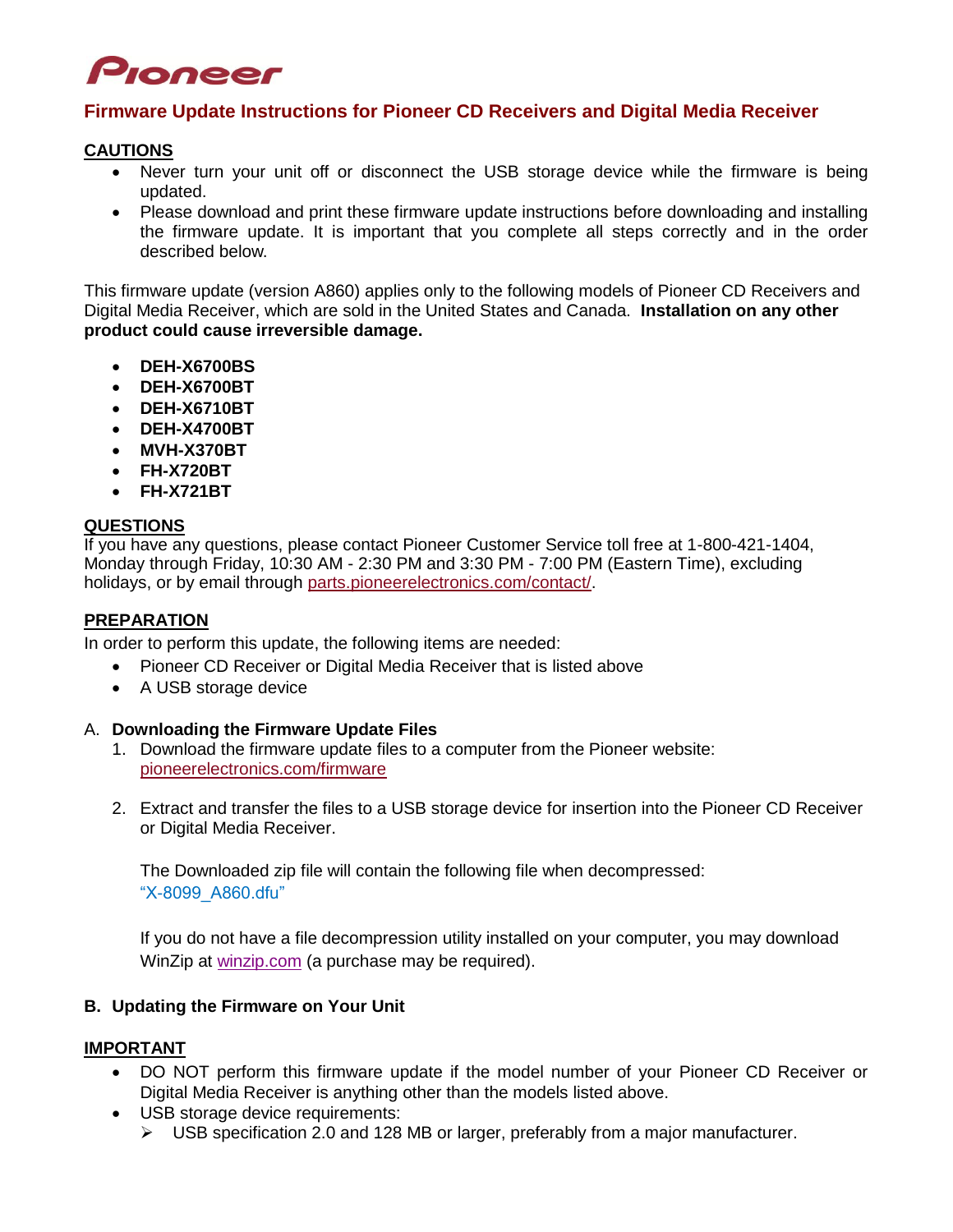

- $\triangleright$  Should be blank (should not contain any files) and formatted in FAT32.
- Ensure that the update file is located within the root (top) folder of your USB storage device. There should be no other files within the USB storage device.
- While your unit is being updated, DO NOT turn off the system's power, DO NOT touch the unit's buttons and DO NOT remove the front panel as this may result in severe damage to your unit.
- DO NOT remove the USB storage device during the firmware update process.
- Disconnect any external mobile devices that are currently connected to your unit.

#### **PROCEDURE**

- 1. Connect a blank (formatted) USB storage device to your computer, and then locate and copy the "X-8099 A860.dfu" file onto the USB storage device.
- 2. Turn the vehicle's key to the ACC ON position.

\*DEH-X6700BS, DEH-X6700BT, DEH-X6710BT



# \*DEH-X4700BT



## \*MVH-X370BT



# \*FH-X720BT, FH-X721BT